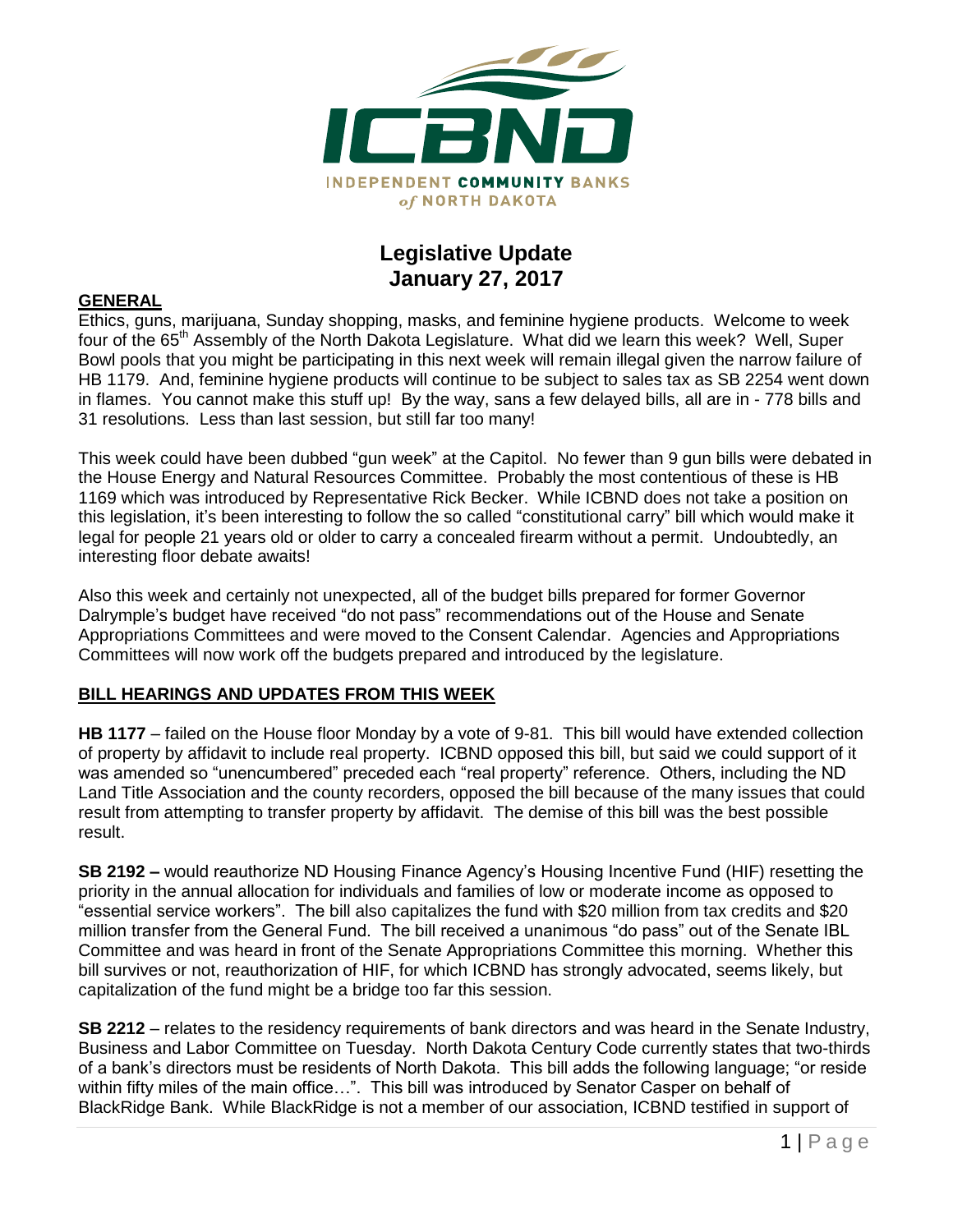the bill. The committee had much discussion regarding the merits of "50 miles". Senator Casper indicated he may offer an amendment changing "50" to "100".

**SB 2260** – was also heard in the Senate Industry, Business and Labor Committee on Tuesday and it too was sponsored by Senator Casper. This bill sought to provide an exemption from money broker licensure requirements for any person or entity that conducts money brokering limited to lending that in total does not exceed \$10 million annually; and the bill further sought as exemption of unlimited lending amounts to an accredited investor. Obviously, ICBND testified in heavy opposition to this bill. The other financial institution trade associations followed with additional testimony in opposition. After discussion, the bill received a 6-0 "do not pass" recommendation. Thursday, the bill was killed on the Senate floor by a vote of 0-46.

| <b>Date and Time</b> | <b>Bill</b><br><b>Number</b> | <b>Short Title</b>                                                                                                                                                    | <b>Committee</b>                        |
|----------------------|------------------------------|-----------------------------------------------------------------------------------------------------------------------------------------------------------------------|-----------------------------------------|
| 01/30/2017 10:00     | SB 2335                      | Relating to endangerment or exploitation of a vulnerable adult;<br>and to provide a penalty.                                                                          | Senate Human<br>Services                |
| 01/31/2017 09:00     | SB 2305                      | Relating to a corporate income tax credit for reimbursement of<br>employee child care expenditures; and to provide an effective<br>date.                              | Senate Finance and<br>Taxation          |
| 01/31/2017 09:00     | HB 1263                      | Relating to the state's minimum wage.                                                                                                                                 | House IBL                               |
| 01/31/2017 02:30     | HB 1382                      | Relating to the establishment of an education savings account<br>program.                                                                                             | <b>House Education</b>                  |
| 02/02/2017 09:00     | SB 2296                      | Relating to pledge of security in place of depository bond; and<br>to repeal section 21-04-11 of the North Dakota Century Code,<br>relating to records of securities. | Senate Political<br><b>Subdivisions</b> |
| 02/02/2017 02:30     | HB 1352                      | Relating to custody and disposition of abandoned motor<br>vehicles.                                                                                                   | House<br>Transportation                 |
| 02/02/2017 03:00     | HB 1219                      | Relating to the process for converting manufactured housing to<br>real property.                                                                                      | House<br>Transportation                 |
| 02/03/2017 10:00     | SB 2340                      | Relating to fees charged by a county recorder for filing<br>mortgage disclosures.                                                                                     | Senate Political<br><b>Subdivisions</b> |

### **BILL HEARINGS NEXT WEEK**

Legislator contact information can be found at<http://www.legis.nd.gov/contact-my-legislators> and you can check on any legislative activities through the Legislative Council's web page at [www.legis.nd.gov.](http://www.legis.nd.gov/)

Thank you for your participation in the legislative process. Please call, email or text me with any questions or concerns. If you'd like to be taken off this distribution list or if there are others in your organization that should be on the distribution list for the legislative updates, please let me know or contact the office at [info@icbnd.com](mailto:info@icbnd.com) or 701.258.7121.

Sincerely,

Bany D. Haugen

*Barry D. Haugen [barryh@icbnd.com](mailto:barryh@icbnd.com) office: 701.258.7121 cell: 701.955.4308*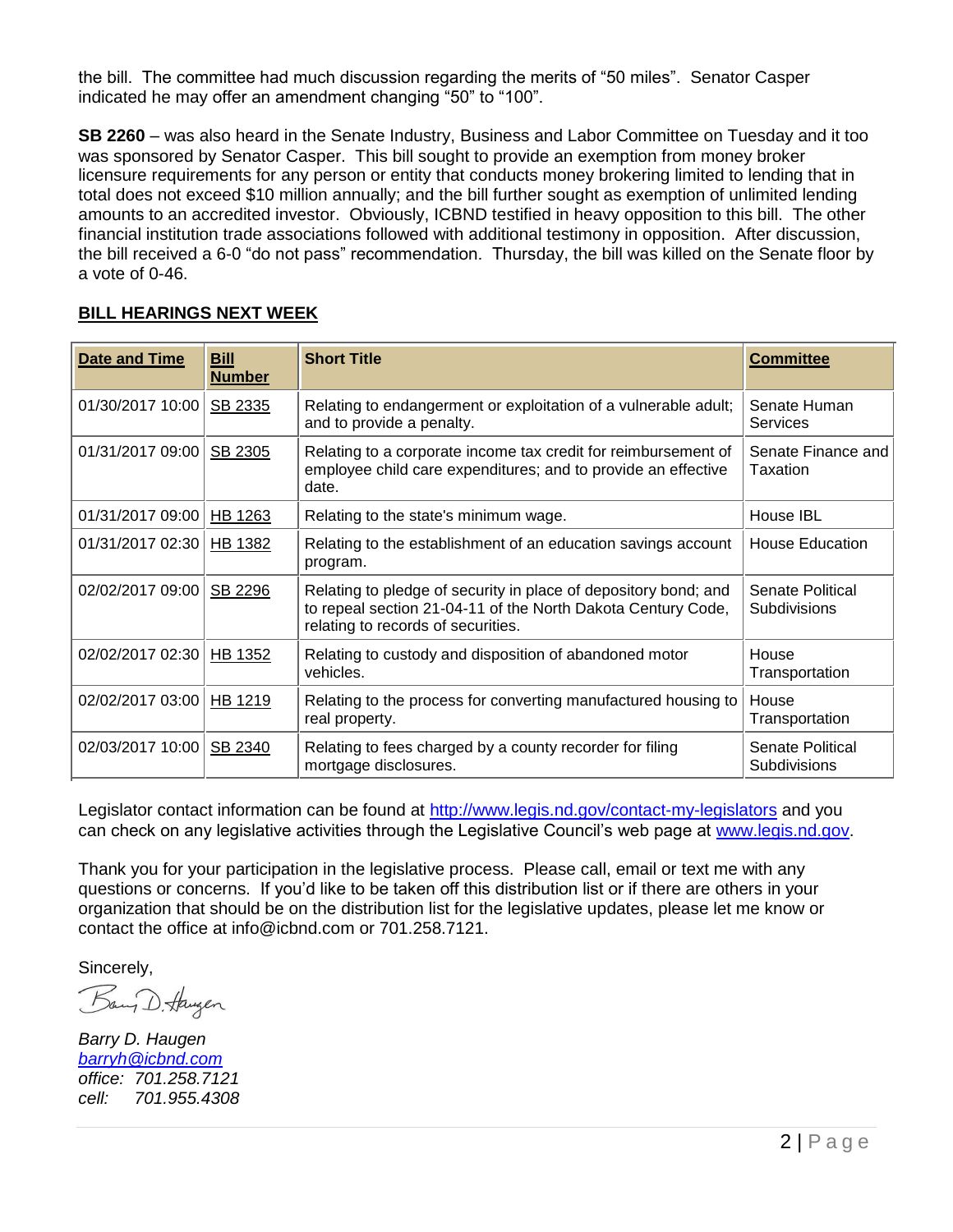

# **ICBND PRIORITY LIST AND BILL STATUS**

| <b>Bill</b>    | <b>Title</b>                                                                                                                                                                                                                                                                                                                                                                                                                                                                                                                                                                                                                 |
|----------------|------------------------------------------------------------------------------------------------------------------------------------------------------------------------------------------------------------------------------------------------------------------------------------------------------------------------------------------------------------------------------------------------------------------------------------------------------------------------------------------------------------------------------------------------------------------------------------------------------------------------------|
| HB 1126        | Relating to public warehouse and grain buyer licensing, conditions and attributes of licensure and<br>accepting delivery of grain when a licensee is insolvent, the insolvency process, the credit-sale contract<br>indemnity fund and the grain indemnity fund; to repeal sections 60-02-02, 60-02-25.1, 60-02-39, 60-02.1-<br>02, 60-02.1-25, 60-04-03.2, and 60-10-03 of the North Dakota Century Code, relating to duties of the<br>commission, receiptholders' lien, warehouse closure, grain of insolvent warehouseman as trust asset,<br>and suspension of indemnity fund assessments; and to provide for a transfer. |
| HB 1162        | Relating to competition between the government and private industry and to require a report to the<br>legislative management. <b>BILL WAS AMENDED TO PROVIDE FOR A MANAGEMENT STUDY OF</b><br><b>COMPETITION BETWEEN GOVERNMENT AND PRIVATE INDUSTRY AND GIVEN A 12-2 "DO</b><br><b>PASS" RECOMMENDATION OUT OF HOUSE IBL.</b>                                                                                                                                                                                                                                                                                               |
| HB 1164        | Relating to a corporate income tax credit for reimbursement of employee child care expenditures; and to<br>provide an effective date. FAILED IN THE HOUSE 14-76.                                                                                                                                                                                                                                                                                                                                                                                                                                                             |
| HB 1169        | Relating to the possession of firearms and licensing of individuals to carry firearms; and to repeal<br>sections 62.1-02-10 and 62.1-02-10.1 of the North Dakota Century Code, relating to the possession of<br>firearms and licensing of individuals to carry firearms.                                                                                                                                                                                                                                                                                                                                                     |
| <b>HB 1177</b> | Relating to the collection of property by affidavit and the effect of the affidavit. <b>FAILED IN THE HOUSE</b><br>$9 - 81.$                                                                                                                                                                                                                                                                                                                                                                                                                                                                                                 |
| HB 1219        | Relating to the process for converting manufactured housing to real property.                                                                                                                                                                                                                                                                                                                                                                                                                                                                                                                                                |
| HB 1223        | Relating to allowing employers to purchase private insurance or self-insurer for worker's compensation<br>coverage. AMENDED BILL RECEIVED A 11-3 "DO NOT PASS" RECOMMENDATION OUT OF<br><b>HOUSE IBL COMMITTEE.</b>                                                                                                                                                                                                                                                                                                                                                                                                          |
| HB 1228        | Relating to actions to contest the validity of a trust, trust decanting, and directed trustees; to amend and<br>reenact sections 47-02-27.4, 59-04.2-03, and 59-16-13 of the North Dakota Century Code, relating to<br>exclusions from the rule against perpetuities and a trustee's duty to inform; to repeal sections 59-14-01,<br>59-14-04, and 59-16-08 of the North Dakota Century Code, relating to the capacity of a settlor of a<br>revocable trust, actions contesting the validity of a trust, and powers to direct a trustee; and to provide for<br>retroactive application.                                      |
| HB 1263        | Relating to the state's minimum wage.                                                                                                                                                                                                                                                                                                                                                                                                                                                                                                                                                                                        |
| HB 1297        | Relating to creation of the affordable housing revolving loan fund; to provide a continuing appropriation;<br>and to provide for a transfer.                                                                                                                                                                                                                                                                                                                                                                                                                                                                                 |
| HB 1303        | A BILL for an Act to prohibit state agencies from filling vacant employee positions; and to declare an<br>emergency.                                                                                                                                                                                                                                                                                                                                                                                                                                                                                                         |
| HB 1352        | Relating to custody and disposition of abandoned motor vehicles.                                                                                                                                                                                                                                                                                                                                                                                                                                                                                                                                                             |
| HB 1382        | Relating to the establishment of an education savings account program.                                                                                                                                                                                                                                                                                                                                                                                                                                                                                                                                                       |
| SB 2008        | A BILL for an Act to provide an appropriation for defraying the expenses of the department of financial<br>institutions.                                                                                                                                                                                                                                                                                                                                                                                                                                                                                                     |
| SB 2014        | A BILL for an Act to provide an appropriation for defraying the expenses of the industrial commission and                                                                                                                                                                                                                                                                                                                                                                                                                                                                                                                    |